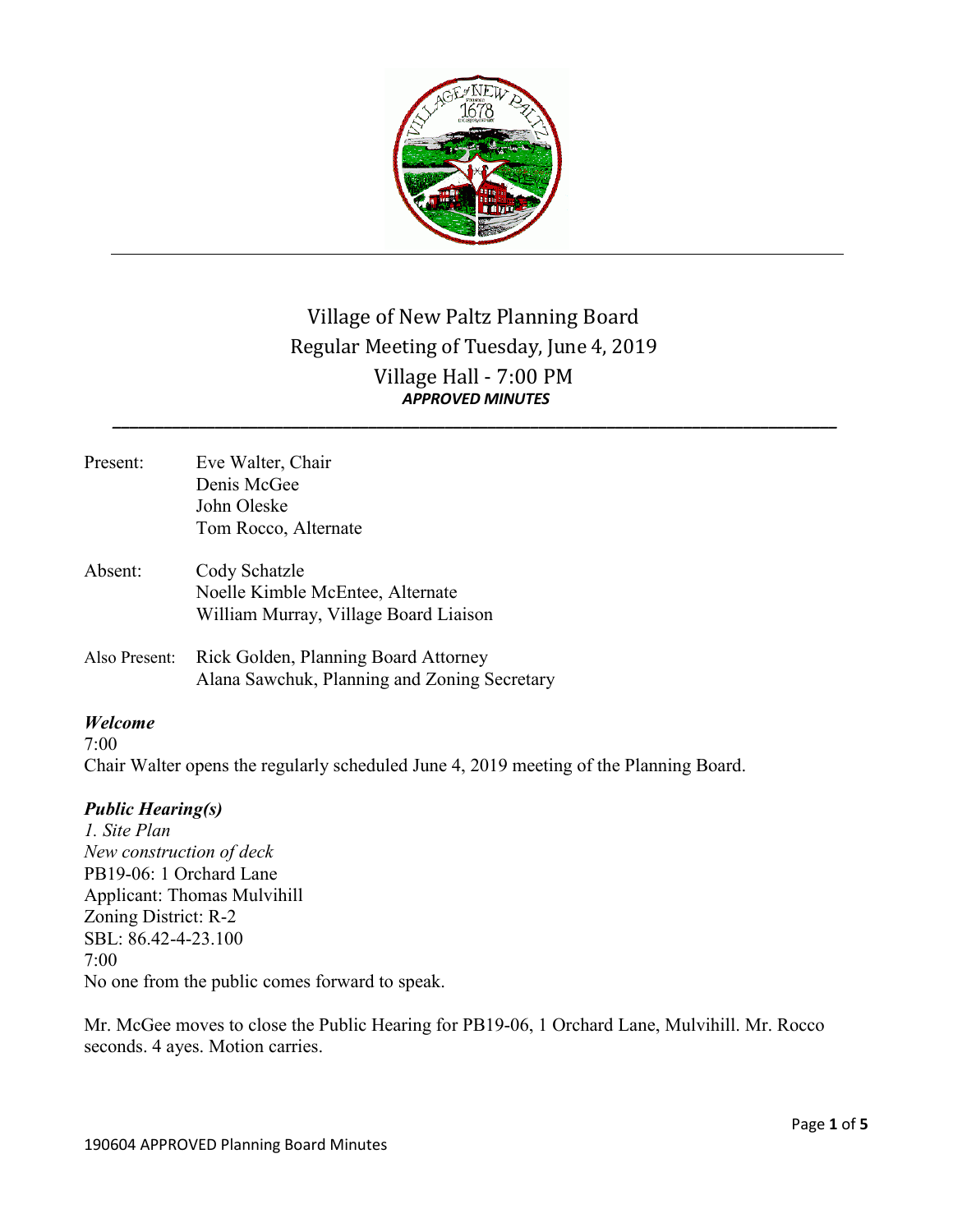*2. Site Plan Gas station mural* PB19-08: 3 North Chestnut Street Applicant: Elizabeth Sheehy Zoning District: B-2 SBL: 86.34-2-13 7:01 No one from the public comes forward to speak.

Mr. McGee moves to close the Public Hearing for PB19-08, 3 North Chestnut Street, Sheehy. Mr. Rocco seconds. 4 ayes. Motion carries.

*3. Site Plan Small deck addition* PB19-07: 51 Elting Avenue Applicant: Taylor Davis Zoning District: R-2 SBL: 86.41-3-8 7:01 No one from the public comes forward to speak.

Mr. McGee moves to close the Public Hearing for PB19-07, 51 Elting Avenue, Davis. Mr. Rocco seconds. 4 ayes. Motion carries.

## *Public Comment (00 Minutes)*

*7:01* No one from the public comes forward to speak.

### *Application Review*

*1. Site Plan New construction of deck* PB19-06: 1 Orchard Lane Applicant: Thomas Mulvihill Zoning District: R-2 SBL: 86.42-4-23.100  $7.02$ Nothing further to discuss as the applicant awaits approval from the Zoning Board of Appeals.

*2. Site Plan Gas station mural* PB19-08: 3 North Chestnut Street Applicant: Elizabeth Sheehy Zoning District: B-2 SBL: 86.34-2-13  $7.02 - 7.04$ Ms. Liz Sheehy and her classmates approach the Board. Chair Walter asks for any further comment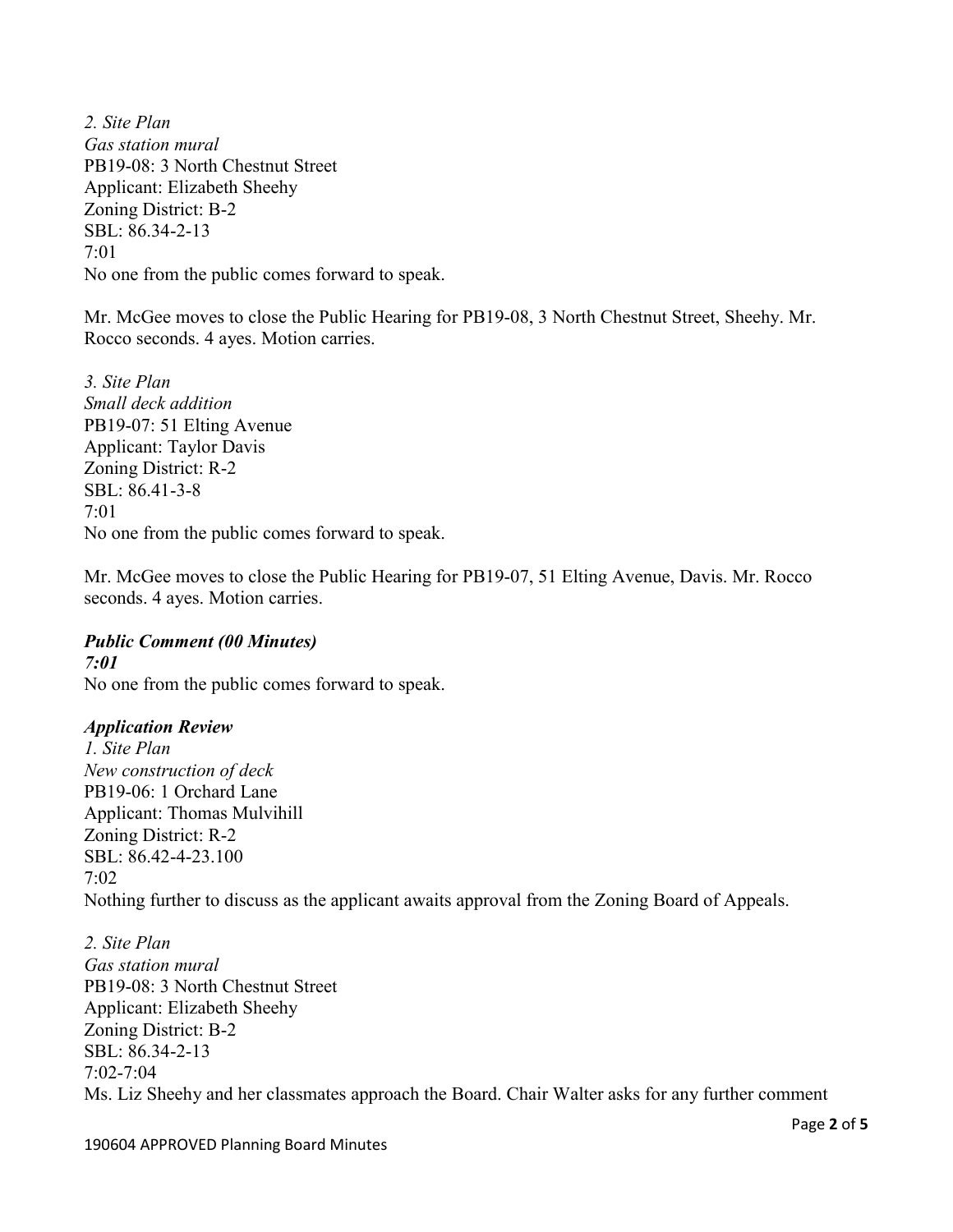from the Board. Mr. Oleske expresses support for the project. Chair Walter proceeds with the Resolution.

Mr. McGee moves to approve PB19-08, 3 North Chestnut Street, Sheehy. Mr. Rocco seconds. 4 ayes. Motion carries.

*3. Site Plan Small deck addition* PB19-07: 51 Elting Avenue Applicant: Taylor Davis Zoning District: R-2 SBL: 86.41-3-8 7:04-7:05 The applicant is not in attendance. Chair Walter moves forward with the Resolution.

Mr. McGee moves to approve PB19-07, 51 Elting Avenue, Davis. Mr. Rocco seconds. 4 ayes. Motion carries.

*4. Site Plan/COU Retail to restaurant* PB19-09: 72-74 Main Street Applicant: Kamran Khan Zoning District: B-2 SBL: 86.143-1-15 7:06-7:33

Mr. Khan plans to convert the tattoo parlor (now closed) at 72-74 Main Street into a "fried chicken takeout" restaurant. Chair Walter begins with a question concerning how the ventilation system might function. The applicant explains that the building was a restaurant before it was a tattoo parlor, and that the exhaust systems will be installed in the same location where they once were. Chair Walter requests that the location of those systems be noted on the plans, as well as where they will exist in relation to surrounding buildings and shared alleyway.

Chair Walter also requests the location of the dumpster be noted on the plans.

The Board asks for further detail regarding a legal memo that was submitted concerning "right of way" use of the alleyway, as the alleyway in question is owned by the neighbor but the applicant is legally allowed to use it. Mr. Oleske, Attorney Golden, as well as the rest of the Board advise the applicant to confirm with his attorney that he does indeed still have ownership of the alleyway and that the neighbor would have no objection to his plans.

The applicant confirms he has no plans for seating in the restaurant.

Chair Walter asks for size and dimensions of proposed signage.

The applicant does not believe there will be any changes to lighting. Attorney Golden notes that should the applicant choose to change their lighting, the strength or voltage of that light could result in referral to the UCPB. As such, any change needs to be included on the plans.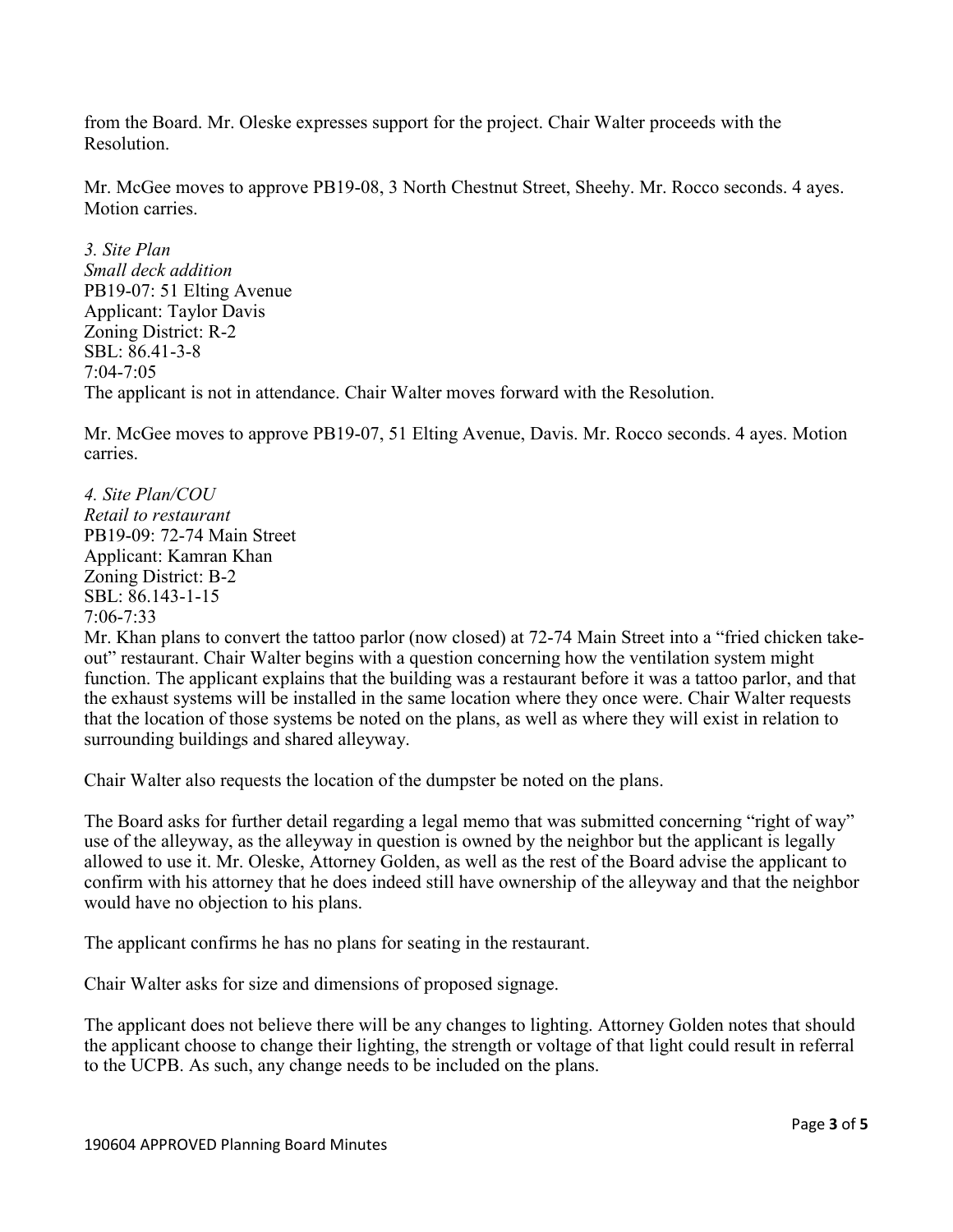Mr. Rocco expresses concern about a lack of information regarding light and ventilation systems prior to setting the Public Hearing. Mr. Oleske and other Board members agree. Applicant will make revisions as requested and return at a later date.

*5. Amended Site Plan/SUP Mixed use building* PB19-10: 51 Main Street Applicant: Dimitri Viglis Zoning District: B-2 SBL: 86.143-1-9.200 7:34-8:14

Mr. Viglis and Mr. Miller approach the Board in order to revise their previously approved Site Plan from a mixed use building with a restaurant to a mixed use building with retail/office space. The 2nd floor will still be office space and the 3<sup>rd</sup> floor will remain residential. The applicant will no longer need to install propane tanks, and the entire building will be electric. All exhaust equipment will be removed, including the A/C units along the fence line. Attorney Golden asks for confirmation as to whether or not the 1st floor is retail *or* office space, as those uses could require unique lot sizes.

Mr. Oleske finds that the plans as submitted seem to allow for no permeable space on the entirety of the lot. Mr. Rocco asks about whether or not the basement will be part of the 1<sup>st</sup> floor or if it will be storage, as the initial project submitted in 2017 planned to use it as a kitchen. Attorney Golden again states the importance of the applicant knowing precisely what they propose in terms of use (i.e., whether the  $1<sup>st</sup>$ floor is office or retail).

Attorney Golden explains that if the applicant desires unlimited retail or office use, the Board would have to consider the most demanding of the permitted uses, and make a determination based on that. The Planning Board cannot determine whether or not this space is retail or office space, the applicant should come to the Board with that decision already made.

Mr. Oleske asks about the property owner, as the application lists Mr. Viglis, but the building is owned by an LLC. Attorney Golden requests the applicant obtain an owner authorization form and file it with the Building Department.

Attorney Golden asks about the dimensions of the 3<sup>rd</sup> floor residential space, and finds that the Building Inspector needs to be consulted as to whether or not certain areas, such as the balcony, be included in lot size.

Mr. Oleske expresses a concern about the number of available parking spots, especially if the 1<sup>st</sup> floor is office space.

The applicant confirms that the construction shed next to the building will be removed by next week.

The site plan should show proposed signage including location and size. The "takeout window" text should be removed.

The Board asks the applicant if they plan for the 3<sup>rd</sup> floor residential to be owner occupied or a rental. The applicant cannot confirm at this time.